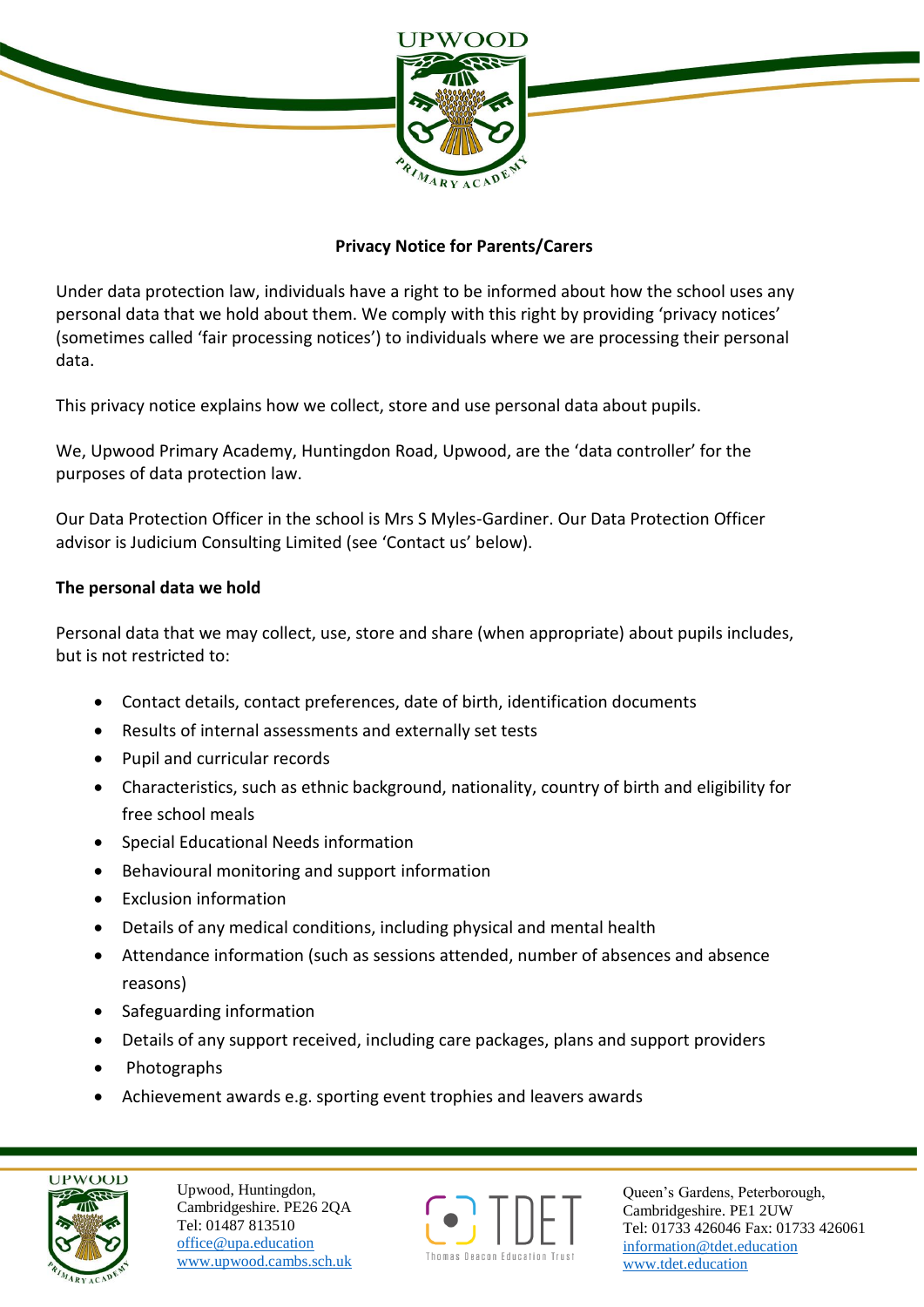

We may also hold data about pupils that we have received from other organisations, including other schools, local authorities and the Department for Education.

## **Why we use this data**

We use this data to:

- Support pupil learning
- Monitor and report on pupil progress
- Provide appropriate pastoral care
- Protect pupil welfare
- Assess the quality of our services
- Administer admissions waiting lists
- Enable us to carry out specific functions for which we are responsible
- Comply with the law regarding data sharing
- Derive statistics which inform decisions such as the funding of schools
- Assess performance and to set targets for schools
- Track attainment and provide support
- Ensure appropriate medical support is in place

## **Our legal basis for using this data**

We only collect and use pupils' personal data when the law allows us to. Most commonly, we process it where:

- We need to comply with a legal obligation
- We need it to perform an official task in the public interest

Less commonly, we may also process pupils' personal data in situations where:

- We have obtained consent to use it in a certain way
- We need to protect the individual's vital interests (or someone else's interests)

Where we have obtained consent to use pupils' personal data, this consent can be withdrawn at any time. We will make this clear when we ask for consent, and explain how consent can be withdrawn.



Upwood, Huntingdon, Cambridgeshire. PE26 2QA Tel: 01487 813510 office@upa.education [www.upwood.cambs.sch.uk](http://www.upwood.cambs.sch.uk/)

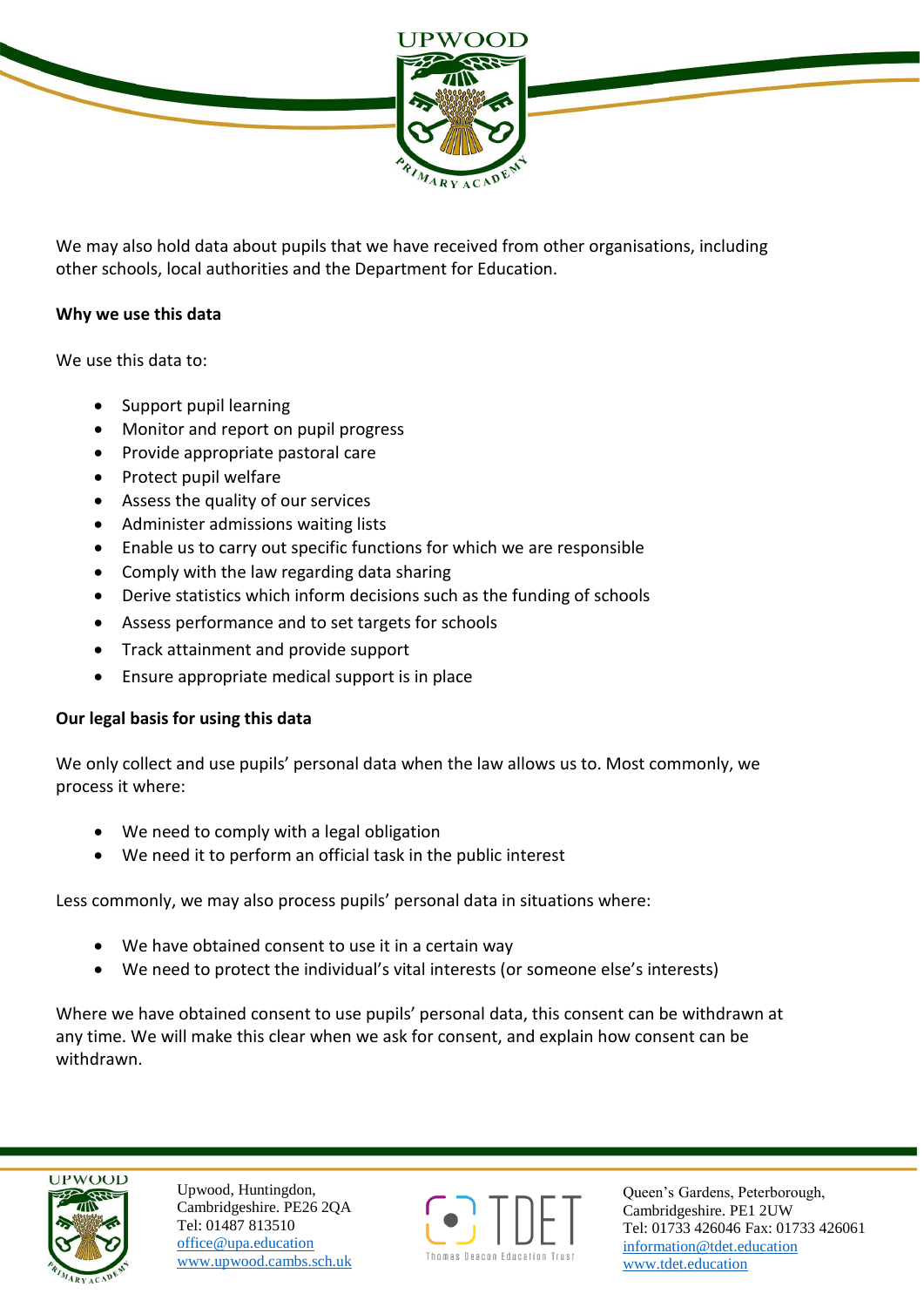

Some of the reasons listed above for collecting and using pupils' personal data overlap, and there may be several grounds which justify our use of this data.

## **Collecting this information**

While the majority of information we collect about pupils is mandatory, there is some information that can be provided voluntarily.

Whenever we seek to collect information from you or your child, we make it clear whether providing it is mandatory or optional. If it is mandatory, we will explain the possible consequences of not complying.

### **How we store this data**

We keep personal information about pupils while they are attending our school. We may also keep it beyond their attendance at our school if this is necessary in order to comply with our legal obligations. Our record retention schedule sets out how long we keep information about pupils. Safeguarding and special educational needs records are kept on school site until the child is 25 years old, upon which the records are shredded. Past pupils' data is stored in SIMS and is kept for the same period of time.

## **Data sharing**

We do not share information about pupils with any third party without consent unless the law and our policies allow us to do so. Where it is legally required, or necessary (and it complies with data protection law) we may share personal information about pupils with:

- Our local authority to meet our legal obligations to share certain information with it, such as safeguarding concerns and exclusions.
- The Department for Education (DfE) Statutory basis. This data sharing underpins school funding and educational attainment policy and monitoring.
- The pupil's family and representatives.
- Educators and examining bodies Statutory basis.
- Schools that the pupil's attend after leaving us This data sharing helps to continue the child's education smoothly upon transition.
- External agencies for SEND, for example Paediatricians, Educational Psychologists, Speech and Language teams, NHS, Occupational Therapists, Hearing or Vision Impairment Teams,



Upwood, Huntingdon, Cambridgeshire. PE26 2QA Tel: 01487 813510 office@upa.education [www.upwood.cambs.sch.uk](http://www.upwood.cambs.sch.uk/)

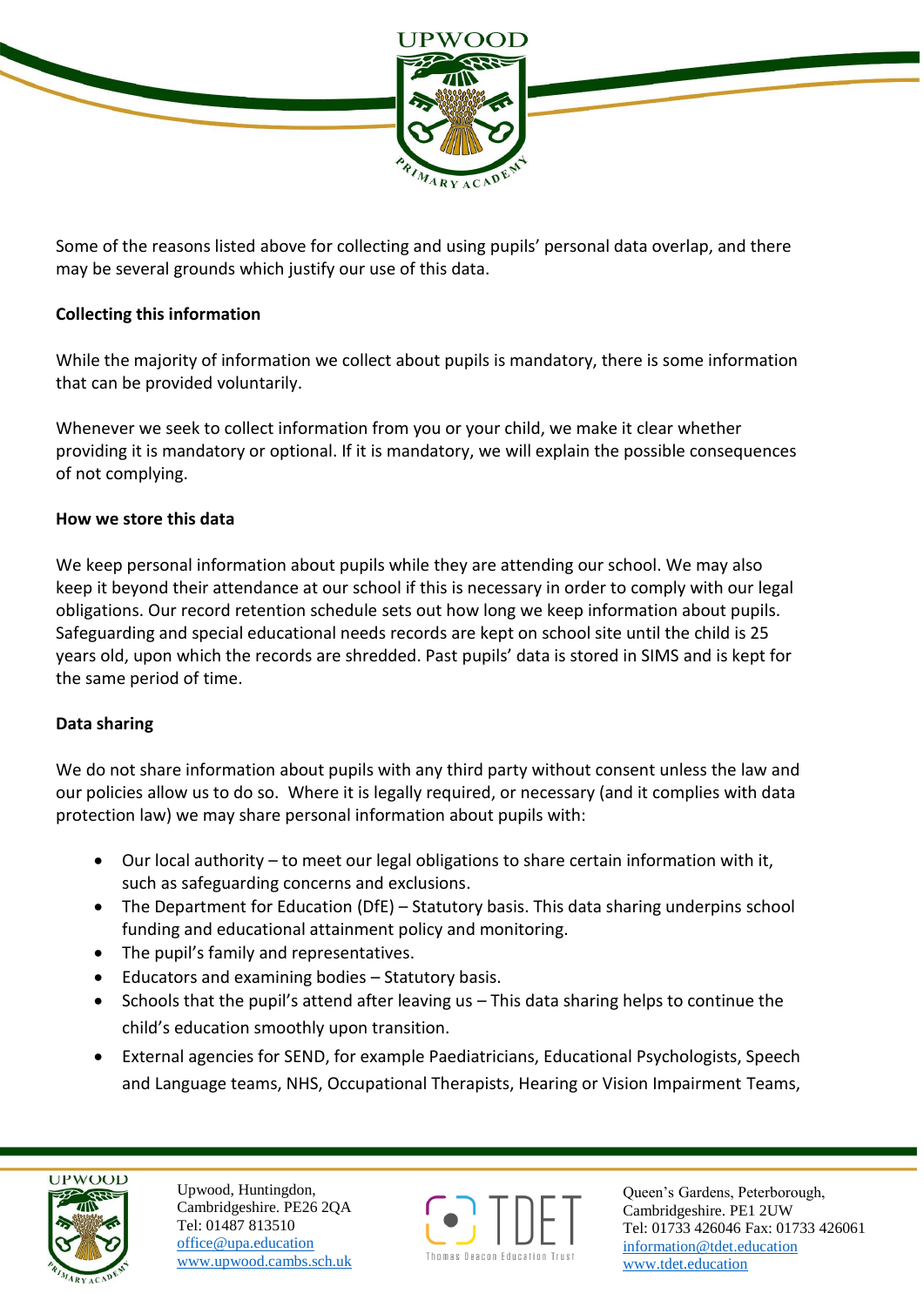

Early Years Support – To ensure appropriate support is in place to support a child, who has additional needs.

- The Academy Trust To assess attainment and to identify support and resources which may be required.
- $\bullet$  Our regulator Ofsted Statutory basis.
- Suppliers and service providers to enable them to provide the service we have contracted them for (including educational websites, for example Mathletics).
- Central and local government Legal basis.
- Health authorities To ensure appropriate medical support is available for a child.
- $\bullet$  Police forces, courts, tribunals Legal basis.
- Professional bodies To ensure appropriate support is available for a child.
- Sports providers To ensure necessary medical information is shared, where appropriate.
- Trip providers (day and overnight) To ensure necessary dietary/medical information is shared, where appropriate.

# **Data collection requirements:**

To find out more about the data collection requirements placed on us by the Department for Education (for example; via the school census) go to [https://www.gov.uk/education/data](https://www.gov.uk/education/data-collection-and-censuses-for-schools)[collection-and-censuses-for-schools.](https://www.gov.uk/education/data-collection-and-censuses-for-schools)

For more information about services for young people, please visit our local authority website.

## **National Pupil Database**

We are required to provide information about pupils to the Department for Education as part of statutory data collections such as the school census. Some of this information is then stored in the National Pupil Database (NPD), which is owned and managed by the Department and provides evidence on school performance to inform research.

The database is held electronically so it can easily be turned into statistics. The information is securely collected from a range of sources including schools, local authorities and exam boards.

The Department for Education may share information from the NPD with other organisations which promote children's education or wellbeing in England. Such organisations must agree to



Upwood, Huntingdon, Cambridgeshire. PE26 2QA Tel: 01487 813510 office@upa.education [www.upwood.cambs.sch.uk](http://www.upwood.cambs.sch.uk/)

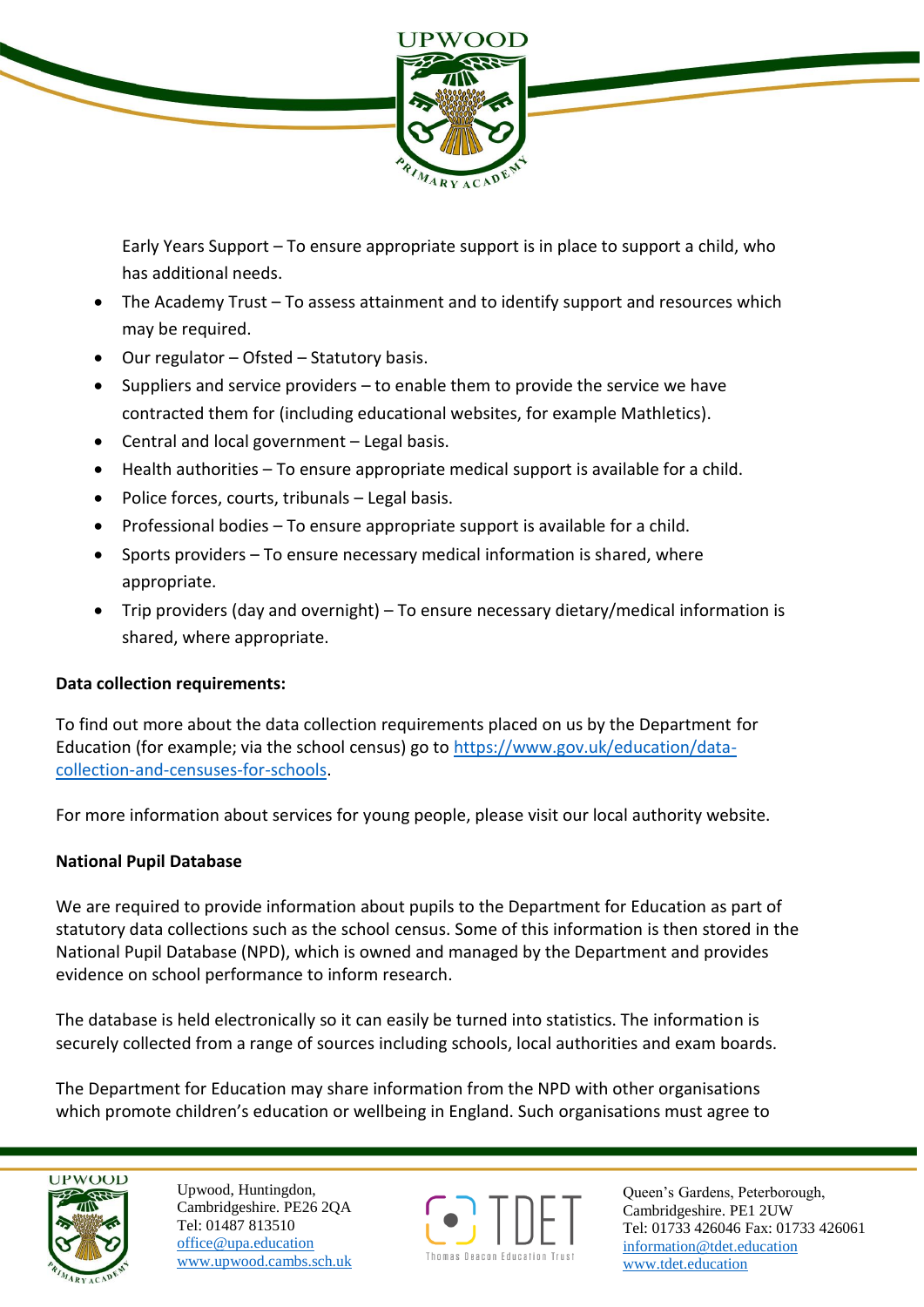

strict terms and conditions about how they will use the data. For more information, see the Department's webpage on how it collects and shares research data. You can also contact the Department for Education with any further questions about the NPD.

## **Transferring data internationally**

Where we transfer personal data to a country or territory outside the European Economic Area, we will do so in accordance with data protection law.

## **Parents and pupils' rights regarding personal data**

Individuals have a right to make a 'subject access request (SAR)' to gain access to personal information that the school holds about them.

Parents/carers can make a request with respect to their child's data where the child is not considered mature enough to understand their rights over their own data (usually under the age of 13), or where the child has provided consent.

Parents also have the right to make a subject access request with respect to any personal data the school holds about them.

If you make a subject access request, and if we do hold information about you or your child, we will:

- Give you a description of it
- Tell you why we are holding and processing it, and how long we will keep it for
- Explain where we got it from, if not from you or your child
- Tell you who it has been, or will be, shared with
- Let you know whether any automated decision-making is being applied to the data, and any consequences of this
- Give you a copy of the information in an intelligible form

Individuals also have the right for their personal information to be transmitted electronically to another organisation in certain circumstances.

If you would like to make a request please contact our Data Protection Officer, download a SAR form from the school website or contact the school office, who will be able to provide a form to you.



Upwood, Huntingdon, Cambridgeshire. PE26 2QA Tel: 01487 813510 office@upa.education [www.upwood.cambs.sch.uk](http://www.upwood.cambs.sch.uk/)

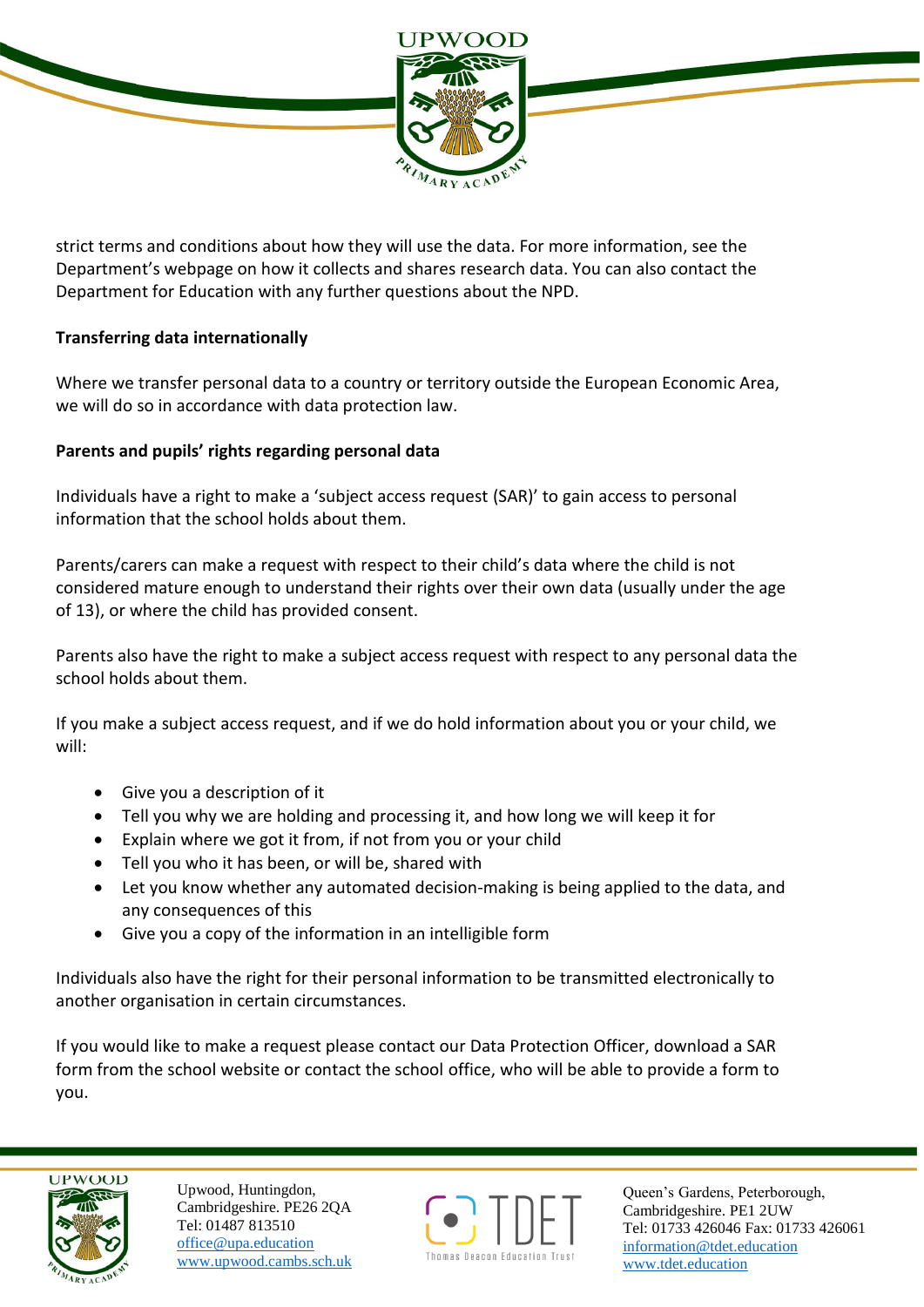

## **Other rights**

Under data protection law, individuals have certain rights regarding how their personal data is used and kept safe, including the right to:

- Object to the use of personal data if it would cause, or is causing, damage or distress
- Prevent it being used to send direct marketing
- Object to decisions being taken by automated means (by a computer or machine, rather than by a person)
- In certain circumstances, have inaccurate personal data corrected, deleted or destroyed, or restrict processing
- Claim compensation for damages caused by a breach of the data protection regulations

To exercise any of these rights, please contact our Data Protection Officer.

### **Complaints**

We take any complaints about our collection and use of personal information very seriously.

If you think that our collection or use of personal information is unfair, misleading or inappropriate, or have any other concern about our data processing, please raise this with us in the first instance.

To make a complaint, please contact our Data Protection Officer.

Alternatively, you can make a complaint to the Information Commissioner's Office: · Report a concern online at https://ico.org.uk/concerns/

- Call 0303 123 1113
- Or write to: Information Commissioner's Office, Wycliffe House, Water Lane, Wilmslow, Cheshire, SK9 5AF

#### **Contact us**

If you have any questions, concerns or would like more information about anything mentioned in this privacy notice, please contact our Data Protection Officer:

- Mrs S Myles-Gardiner 01487 813510
- Judicium Consulting Limited 72 Cannon Street, London, EC4N 6AE



Upwood, Huntingdon, Cambridgeshire. PE26 2QA Tel: 01487 813510 office@upa.education [www.upwood.cambs.sch.uk](http://www.upwood.cambs.sch.uk/)